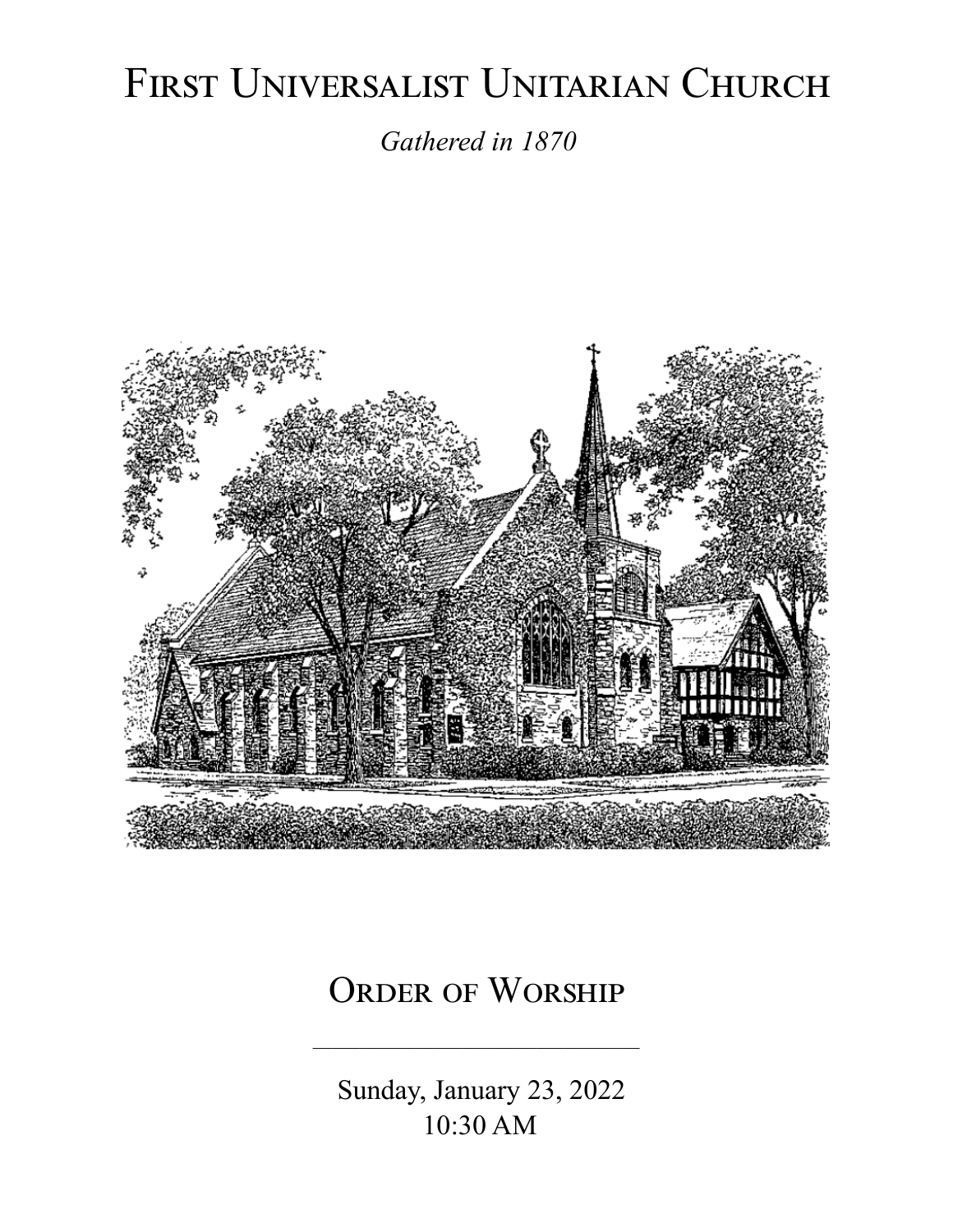# Order of Worship

#### **BELLCHIME**

#### **PRELUDE**

"One, Unknown" *Thomas Keesecker*

WELCOME AND ANNOUNCEMENTS

#### LIGHTING OF THE CHALICE

**We light this chalice for the light of truth, the warmth of love, and the fire of commitment. We light this symbol of our faith as we gather together.**

\*Opening Hymn No. 346 "Come, Sing a Song With Me"

\*Affirmation

**Love is the doctrine of this church: The quest of truth is its sacrament, And service is its prayer. To dwell together in peace, To seek knowledge in freedom, To serve human need, To the end that all souls shall grow into harmony with the Divine— Thus do we covenant with each other.**

\*Doxology

**From all that dwell below the skies Let songs of hope and faith arise; Let peace, good will on earth be sung Through every land, by every tongue.**

Story for All Ages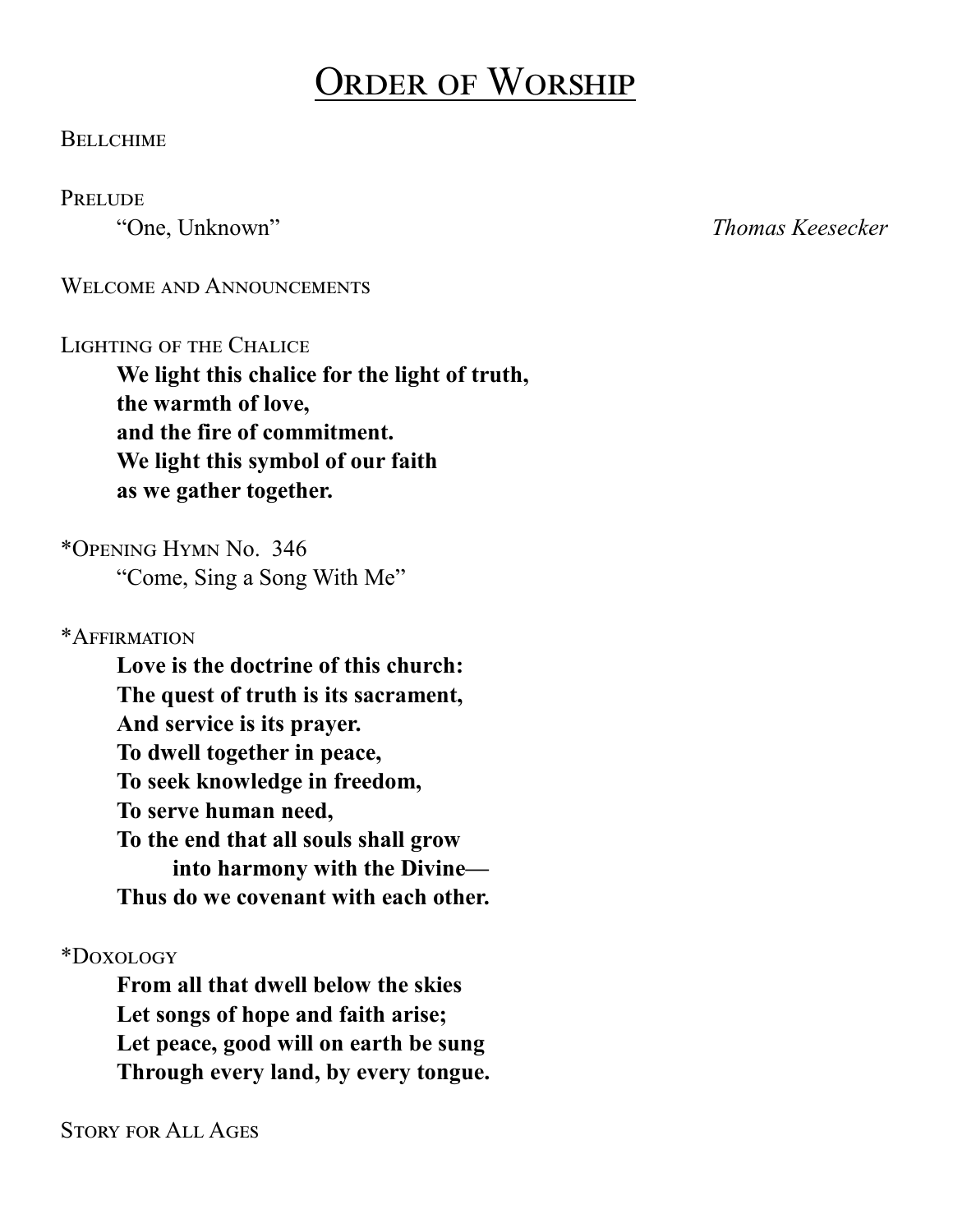| <b>CHILDREN'S SONG</b><br>May peace surround you,<br>May love surround you,<br>As you go, as you go,<br>As you go on your way. (Repeat) | Juliana Nord        |
|-----------------------------------------------------------------------------------------------------------------------------------------|---------------------|
| <b>OFFERTORY</b>                                                                                                                        |                     |
| "Thoughtfulness"                                                                                                                        | Paul A. Tate        |
| PRAYER AND SILENT MEDITATION                                                                                                            |                     |
| PRAYER HYMN No. 159 (sung by the congregation, seated)<br>"This is My Song"                                                             |                     |
| <b>READING</b>                                                                                                                          |                     |
| "Musée des Beaux Arts"                                                                                                                  | W.H. Auden          |
| <b>MUSIC MEDITATION</b>                                                                                                                 |                     |
| "Gnossienne #1"                                                                                                                         | Erik Satie          |
| <b>SERMON</b>                                                                                                                           |                     |
| "How Well We Understood"                                                                                                                |                     |
| CLOSING HYMN No. 1018                                                                                                                   |                     |
| "Come and Go With Me"                                                                                                                   |                     |
| <b>BENEDICTION</b>                                                                                                                      |                     |
| <b>POSTLUDE</b>                                                                                                                         |                     |
| "Go Down Moses/Wade in the Water"                                                                                                       | arr. Larry Shackley |